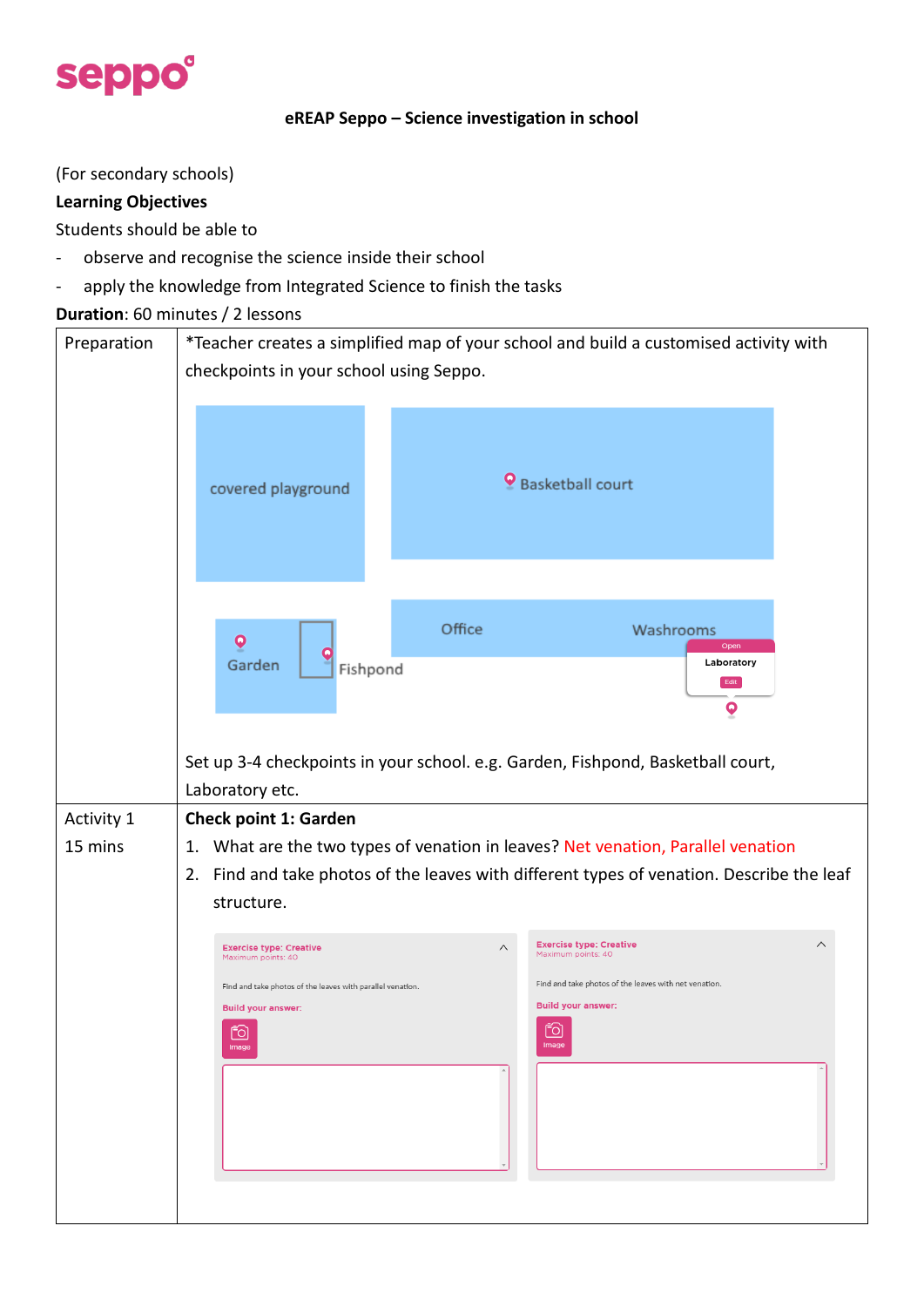

| <b>Activity 2</b> | <b>Check point 2: Laboratory</b>                                                                                        |  |  |  |  |  |  |  |  |  |  |
|-------------------|-------------------------------------------------------------------------------------------------------------------------|--|--|--|--|--|--|--|--|--|--|
| 15 mins           | How do you measure pH value? pH paper / pH metre<br>1.                                                                  |  |  |  |  |  |  |  |  |  |  |
|                   | Bring appropriate equipment for measuring pH value to your next checkpoint,<br>2.                                       |  |  |  |  |  |  |  |  |  |  |
|                   | Fishpond. What equipment will you bring? pH paper, dropper, beaker/evaporating                                          |  |  |  |  |  |  |  |  |  |  |
|                   | dish, pH scale                                                                                                          |  |  |  |  |  |  |  |  |  |  |
|                   | <b>Checkbox exercise</b><br>侖<br>∧                                                                                      |  |  |  |  |  |  |  |  |  |  |
|                   | Video O<br>Audio U<br><b>Search from library</b>                                                                        |  |  |  |  |  |  |  |  |  |  |
|                   | $\mathcal{I}_x$ $\mathscr{I}$ $\blacksquare$ Attach an image<br>I<br>$X_2$ $X^2$<br>B<br>$\rightarrow$ $\rightarrow$    |  |  |  |  |  |  |  |  |  |  |
|                   |                                                                                                                         |  |  |  |  |  |  |  |  |  |  |
|                   | Bring appropriate equipment for measuring pH value to your next checkpoint,<br>Fishpond. What equipment will you bring? |  |  |  |  |  |  |  |  |  |  |
|                   |                                                                                                                         |  |  |  |  |  |  |  |  |  |  |
|                   |                                                                                                                         |  |  |  |  |  |  |  |  |  |  |
|                   |                                                                                                                         |  |  |  |  |  |  |  |  |  |  |
|                   |                                                                                                                         |  |  |  |  |  |  |  |  |  |  |
|                   | <b>Answer options</b>                                                                                                   |  |  |  |  |  |  |  |  |  |  |
|                   | 孟<br>Add image<br>pH paper<br>10<br>٠                                                                                   |  |  |  |  |  |  |  |  |  |  |
|                   |                                                                                                                         |  |  |  |  |  |  |  |  |  |  |
|                   | 孟<br>Add image<br>pH meter<br>$\circ$<br>r                                                                              |  |  |  |  |  |  |  |  |  |  |
|                   |                                                                                                                         |  |  |  |  |  |  |  |  |  |  |
|                   | 勔<br>Add image<br>evaporating dish<br>10<br>г                                                                           |  |  |  |  |  |  |  |  |  |  |
|                   |                                                                                                                         |  |  |  |  |  |  |  |  |  |  |
|                   | 勔<br><b>Add image</b><br>10 <sup>°</sup><br>dropper                                                                     |  |  |  |  |  |  |  |  |  |  |
| <b>Activity 3</b> | <b>Check point 3: Fishpond</b>                                                                                          |  |  |  |  |  |  |  |  |  |  |
| 15 mins           | 1. Measure the pH value of the pond water. Upload the result of the pH paper.                                           |  |  |  |  |  |  |  |  |  |  |
|                   | Is the pond water acidic or alkaline? How do you know that?<br>2.                                                       |  |  |  |  |  |  |  |  |  |  |
| <b>Activity 4</b> | <b>Check point 4: Basketball court</b>                                                                                  |  |  |  |  |  |  |  |  |  |  |
| 15 mins           | 1. In the laboratory, what instruments are used to measure length? Metre-rule, half-                                    |  |  |  |  |  |  |  |  |  |  |
|                   | metre rule and measuring tape                                                                                           |  |  |  |  |  |  |  |  |  |  |
|                   | 2. Which measuring instruments will you use to measure the length of basketball court?                                  |  |  |  |  |  |  |  |  |  |  |
|                   | <b>Measuring tape</b>                                                                                                   |  |  |  |  |  |  |  |  |  |  |
|                   | Measure the length of basketball court and round up your answer to the nearest<br>3.                                    |  |  |  |  |  |  |  |  |  |  |
|                   | centimetre.                                                                                                             |  |  |  |  |  |  |  |  |  |  |
| After-activity    | Teacher share the answers with students.<br>1.                                                                          |  |  |  |  |  |  |  |  |  |  |
| / In-class        | Revision on related science topics: laboratory measurements, pH value, venation of<br>2.                                |  |  |  |  |  |  |  |  |  |  |
|                   | leaves, etc.                                                                                                            |  |  |  |  |  |  |  |  |  |  |

Tips: Create a game with template

Create a game with template

Teachers can edit the activity to customize for their school situation.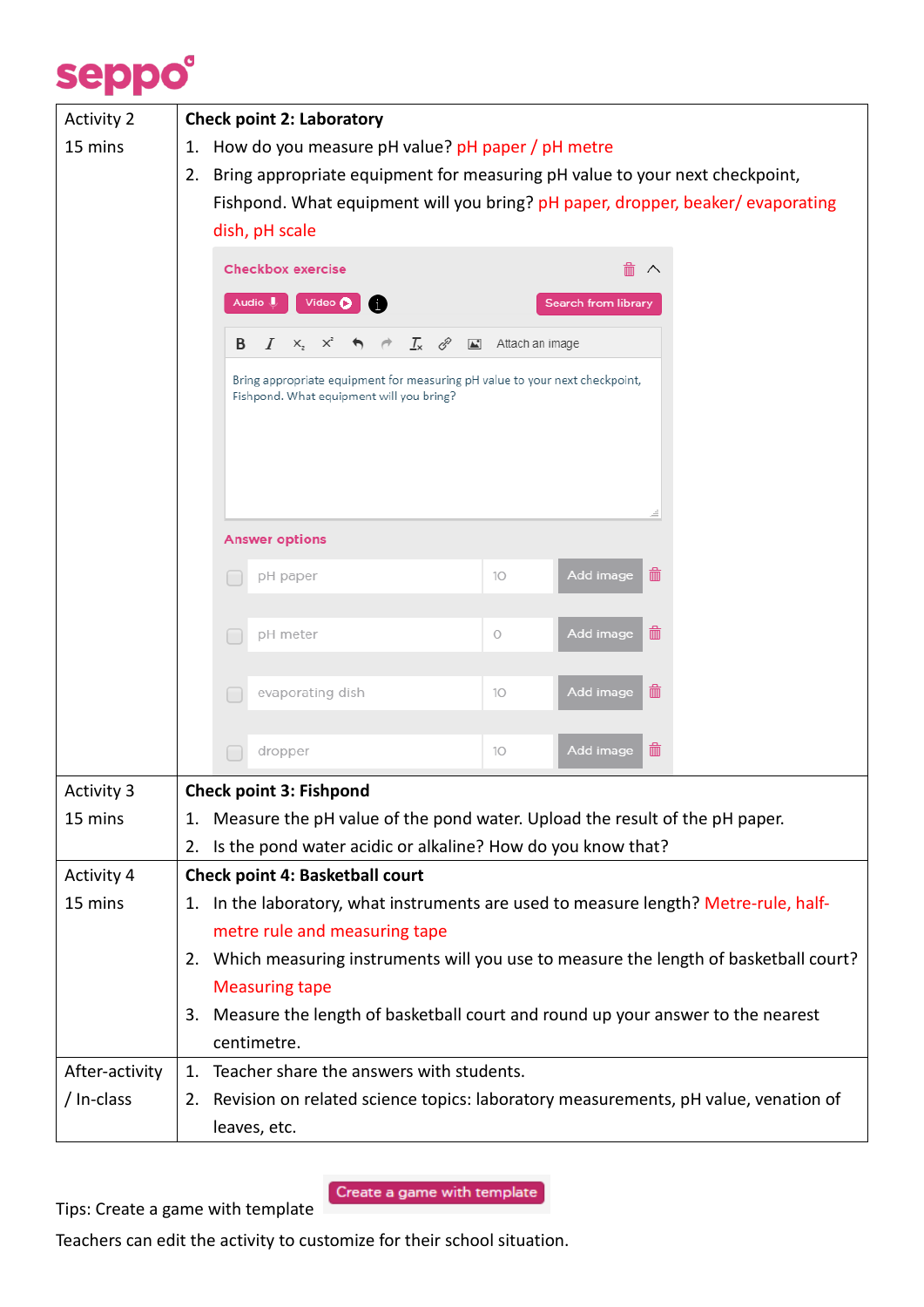## seppo®

Teachers can easily create a game with a template by answering simple questions to guide you to the template you need.

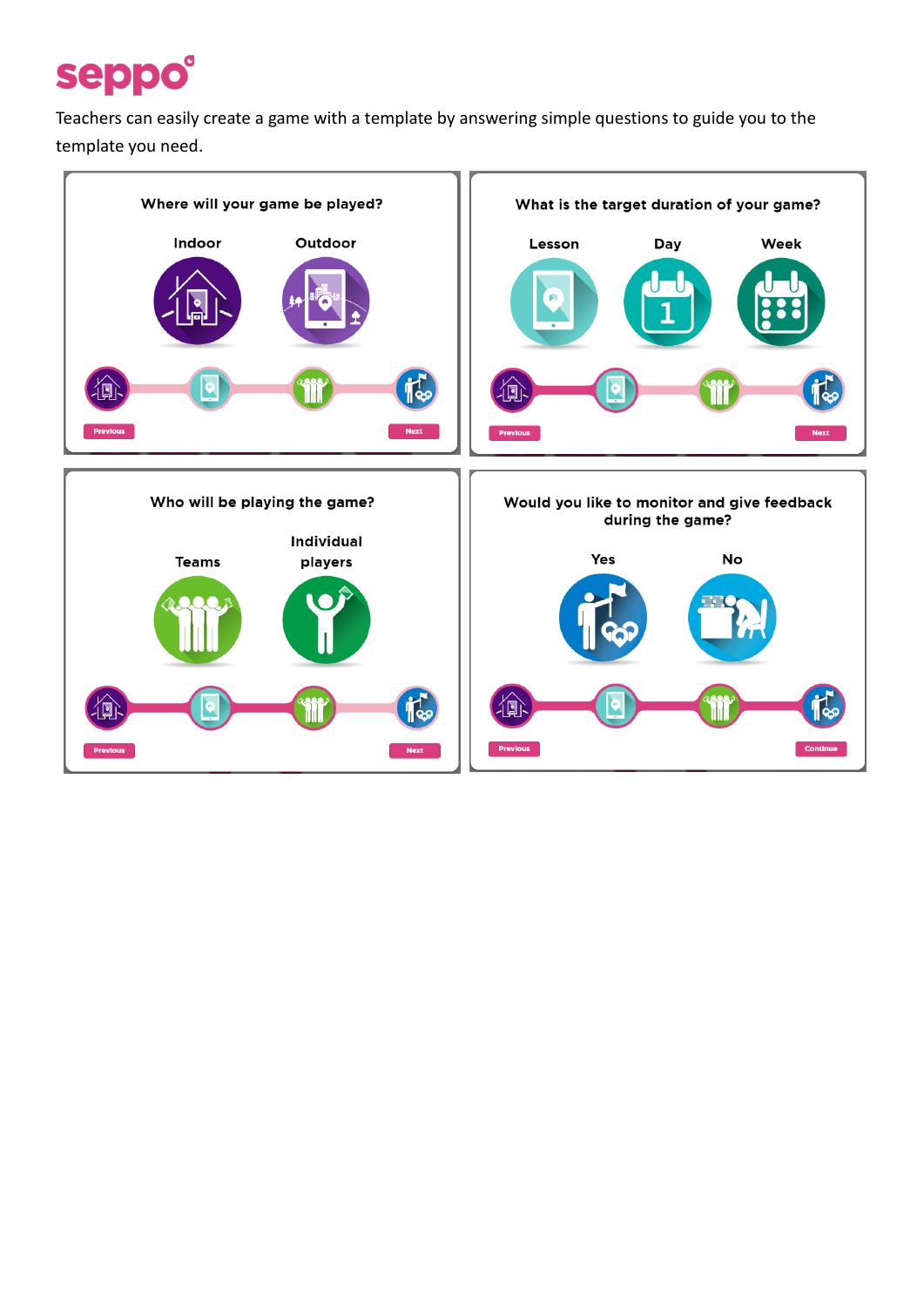# seppo®

### **eREAP Seppo –** 在學校進行科學探究

(中學適用)

### 學習目標

學生應能

- 觀察並認識學校中的有關科學的事物
- 應用綜合科學科的知識完成任務

### 時間: 60 分鐘 / 兩課節

| 課前預備          | 教師製作簡化版學校平面圖並運用 Seppo 在學校製作遊蹤活動。<br><b>9</b> Basketball court<br>covered playground                                                                                                                                                                                                                                                                                                                                                                 |
|---------------|-----------------------------------------------------------------------------------------------------------------------------------------------------------------------------------------------------------------------------------------------------------------------------------------------------------------------------------------------------------------------------------------------------------------------------------------------------|
|               | Office<br>Washrooms<br>$\boldsymbol{\mathsf{Q}}$<br>Open<br>Laboratory<br>Garden<br>Fishpond<br>Edit<br>$\overline{\mathbf{Q}}$                                                                                                                                                                                                                                                                                                                     |
| 活動1<br>15 分鐘  | 在學校中設計 3 至 4 個任務地點,例如花園、魚池、籃球場、實驗室等等。<br>任務 1:花園<br>葉脈可以分為哪兩種?平行脈和網狀脈<br>1.<br>拍攝這兩種葉脈的葉片並上傳。<br>2.<br><b>Exercise type: Creative</b><br>$\wedge$<br><b>Exercise type: Creative</b><br>Λ<br>Maximum points: 40<br>Maximum points: 40<br>Find and take photos of the leaves with net venation.<br>Find and take photos of the leaves with parallel venation.<br><b>Build your answer:</b><br><b>Build your answer:</b><br>Ĩ0<br>Ĩ0<br>Image<br>Image |
| 活動 2<br>15 分鐘 | 任務2:實驗室<br>如何量度 pH 值? pH 試紙/ pH 計<br>1.<br>2. 從實驗室帶適量的儀器到下一個任務點魚池量度 pH 值。你會帶甚麼儀器? pH                                                                                                                                                                                                                                                                                                                                                                |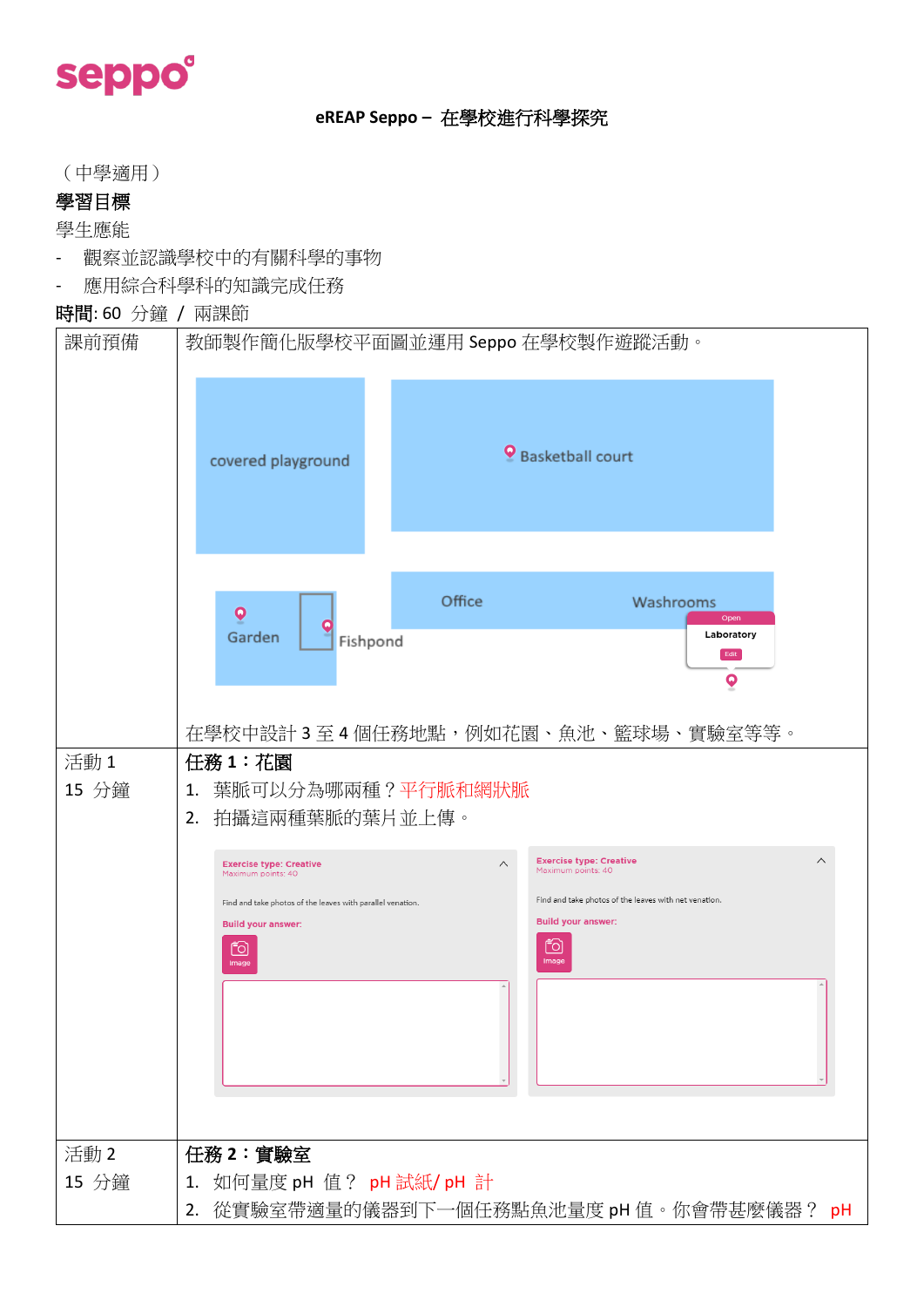### seppo®

|        | 試紙、滴管、燒杯、蒸發皿、pH 色板                       |                                                                                                                         |                          |                                                 |                             |  |  |                     |                                                              |  |                                  |                |
|--------|------------------------------------------|-------------------------------------------------------------------------------------------------------------------------|--------------------------|-------------------------------------------------|-----------------------------|--|--|---------------------|--------------------------------------------------------------|--|----------------------------------|----------------|
|        | <b>Checkbox exercise</b>                 |                                                                                                                         |                          |                                                 |                             |  |  |                     |                                                              |  |                                  |                |
|        | Audio U<br>Video <b>D</b> i              |                                                                                                                         |                          |                                                 |                             |  |  | Search from library |                                                              |  |                                  |                |
|        |                                          | B                                                                                                                       |                          | $I \times_{\mathfrak{z}} \times^{\mathfrak{z}}$ | $\rightarrow$ $\rightarrow$ |  |  |                     | $\mathcal{I}_x$ $\mathscr{I}$ $\blacksquare$ Attach an image |  |                                  |                |
|        |                                          |                                                                                                                         |                          |                                                 |                             |  |  |                     |                                                              |  |                                  |                |
|        |                                          | Bring appropriate equipment for measuring pH value to your next checkpoint,<br>Fishpond. What equipment will you bring? |                          |                                                 |                             |  |  |                     |                                                              |  |                                  |                |
|        |                                          |                                                                                                                         |                          |                                                 |                             |  |  |                     |                                                              |  |                                  |                |
|        |                                          |                                                                                                                         |                          |                                                 |                             |  |  |                     |                                                              |  |                                  |                |
|        |                                          |                                                                                                                         |                          |                                                 |                             |  |  |                     |                                                              |  |                                  |                |
|        |                                          |                                                                                                                         |                          |                                                 |                             |  |  |                     |                                                              |  |                                  |                |
|        |                                          |                                                                                                                         | <b>Answer options</b>    |                                                 |                             |  |  |                     |                                                              |  |                                  |                |
|        |                                          | ■                                                                                                                       | pH paper                 |                                                 |                             |  |  |                     | 10                                                           |  | Add image                        | 孟              |
|        |                                          |                                                                                                                         |                          |                                                 |                             |  |  |                     |                                                              |  |                                  |                |
|        |                                          | г                                                                                                                       | pH meter                 |                                                 |                             |  |  |                     | О                                                            |  | Add image                        | 孟              |
|        |                                          |                                                                                                                         |                          |                                                 |                             |  |  |                     |                                                              |  |                                  |                |
|        |                                          |                                                                                                                         |                          | evaporating dish                                |                             |  |  |                     | 10                                                           |  | Add image                        | $\blacksquare$ |
|        |                                          |                                                                                                                         |                          |                                                 |                             |  |  |                     |                                                              |  |                                  |                |
|        |                                          |                                                                                                                         | dropper                  |                                                 |                             |  |  |                     | 10                                                           |  | Add image                        | 孟              |
| 活動3    |                                          |                                                                                                                         | 任務 3: 魚池                 |                                                 |                             |  |  |                     |                                                              |  |                                  |                |
| 15 分鐘  | 1.                                       |                                                                                                                         | 量度魚池的 pH 值,並上傳 pH 試紙的結果。 |                                                 |                             |  |  |                     |                                                              |  |                                  |                |
|        | 2.                                       |                                                                                                                         | 魚池水是酸性或是鹼性?你如何得出此結論?     |                                                 |                             |  |  |                     |                                                              |  |                                  |                |
| 活動 4   |                                          |                                                                                                                         | 任務 4:籃球場                 |                                                 |                             |  |  |                     |                                                              |  |                                  |                |
| 15 分鐘  |                                          |                                                                                                                         |                          |                                                 |                             |  |  |                     |                                                              |  | 1. 在實驗室中,我們會用甚麼儀器量度長度? 米尺、半米尺及捲尺 |                |
|        |                                          | 你會用哪種測量儀器量度籃球場的長度?捲尺<br>2.                                                                                              |                          |                                                 |                             |  |  |                     |                                                              |  |                                  |                |
| 活動後 /課 | 量度籃球場的長度並取數值至最近厘米。<br>3.<br>1. 教師分享活動答案。 |                                                                                                                         |                          |                                                 |                             |  |  |                     |                                                              |  |                                  |                |
| 堂中     | 2. 重溫相關科學課題:實驗室的測量儀器、pH 值、葉脈等等。          |                                                                                                                         |                          |                                                 |                             |  |  |                     |                                                              |  |                                  |                |
|        |                                          |                                                                                                                         |                          |                                                 |                             |  |  |                     |                                                              |  |                                  |                |

小貼士:利用範本製作活動

Create a game with template

教師可編輯活動教案以製作切合學校情況的活動,亦可透過回答平合上幾條簡單問題取得適合的範 本製作活動: